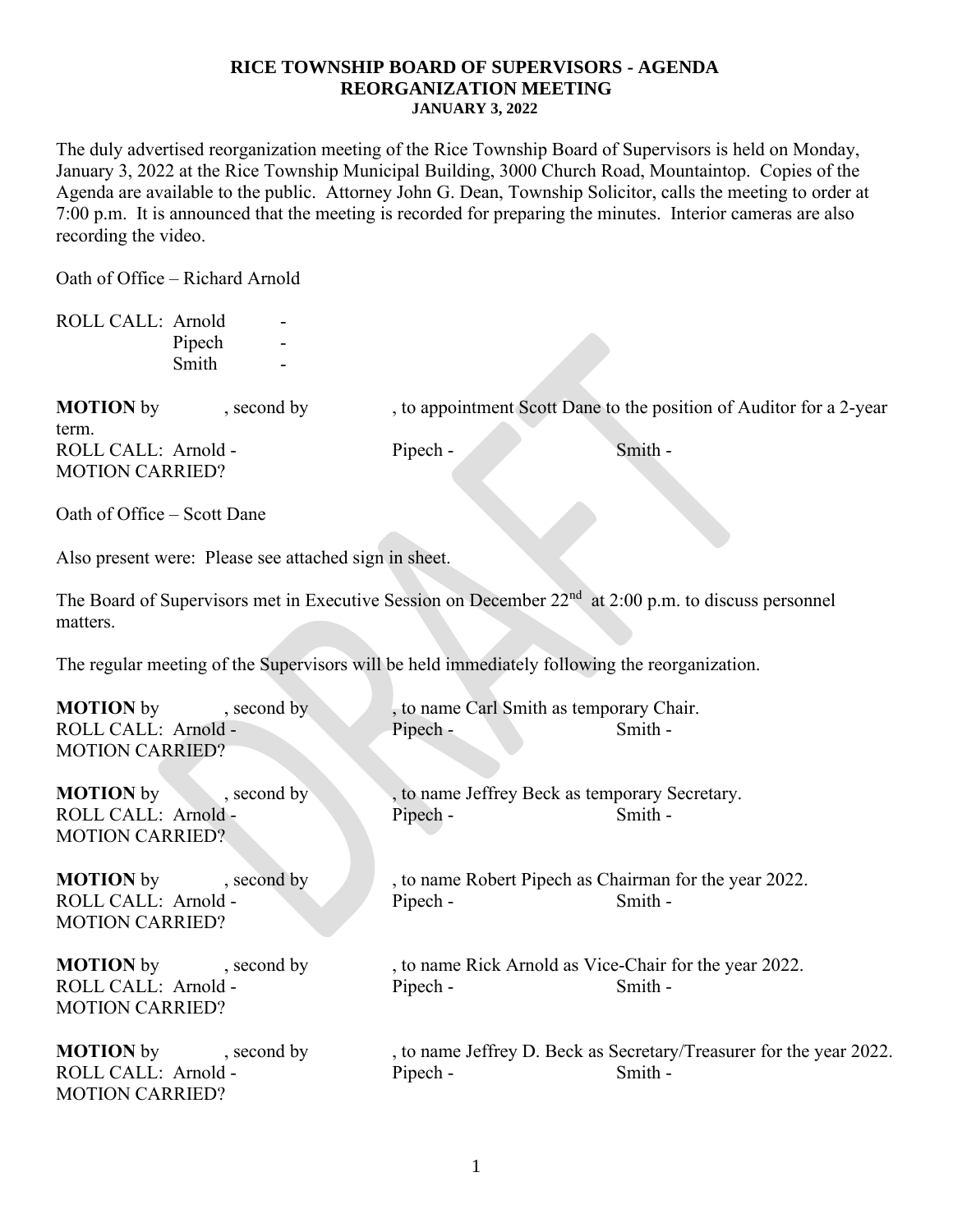#### **BUSINESS MATTERS Cont.:**

| <b>MOTION</b> by       | , second by |          | to adopt all the following motions on the agenda. |
|------------------------|-------------|----------|---------------------------------------------------|
| ROLL CALL: Arnold -    |             | Pipech - | Smith -                                           |
| <b>MOTION CARRIED?</b> |             |          |                                                   |

**MOTION** by second by , to make the following appointments: Police--Carl Smith Pensions-- Carl Smith Fire Departments--Rick Arnold, Liaison Personnel--Bob Pipech Recycling--Bob Pipech Recreation--Rick Arnold Roadmaster--Bob Pipech Planning & Zoning--Rick Arnold, Liaison Mountain Top Regional Police--Rick Arnold Mountaintop Area Joint Sanitary Authority Liaison--Carl Smith ROLL CALL: Arnold - Pipech - Smith -MOTION CARRIED?

**MOTION** by , second by , to make the following appointments: Zoning Officer – Henry Mleczynski SEO-- William Brior SEO Alternate--Robert Fugate Zoning Consultant -- Jack Varaly Planning Commission Administrator/Secretary--Jeffrey D. Beck Earned Income Tax Collector--H.A. Berkheimer, Inc. Local Service Tax Collector--H.A. Berkheimer, Inc. Tax Hearing Officer--H.A. Berkheimer, Inc. Deputy Tax Collector*--*Diane Kendig ROLL CALL: Arnold - Pipech - Smith -MOTION CARRIED?

**MOTION** by , second by , to make appointments of personnel as per attached schedule which includes salaries/wages. [See Wages page] ROLL CALL: Arnold - Pipech - Smith -MOTION CARRIED?

**MOTION** by , second by , to make the following appointments: Township Engineer--PennEastern Engineers Township Solicitor--John G. Dean, Esq*.* Planning Commission Solicitor--John G. Dean, Esq. Zoning Hearing Board Solicitor--Jeffrey Malak, Esq*.* ROLL CALL: Arnold - The Pipech - Smith -MOTION CARRIED?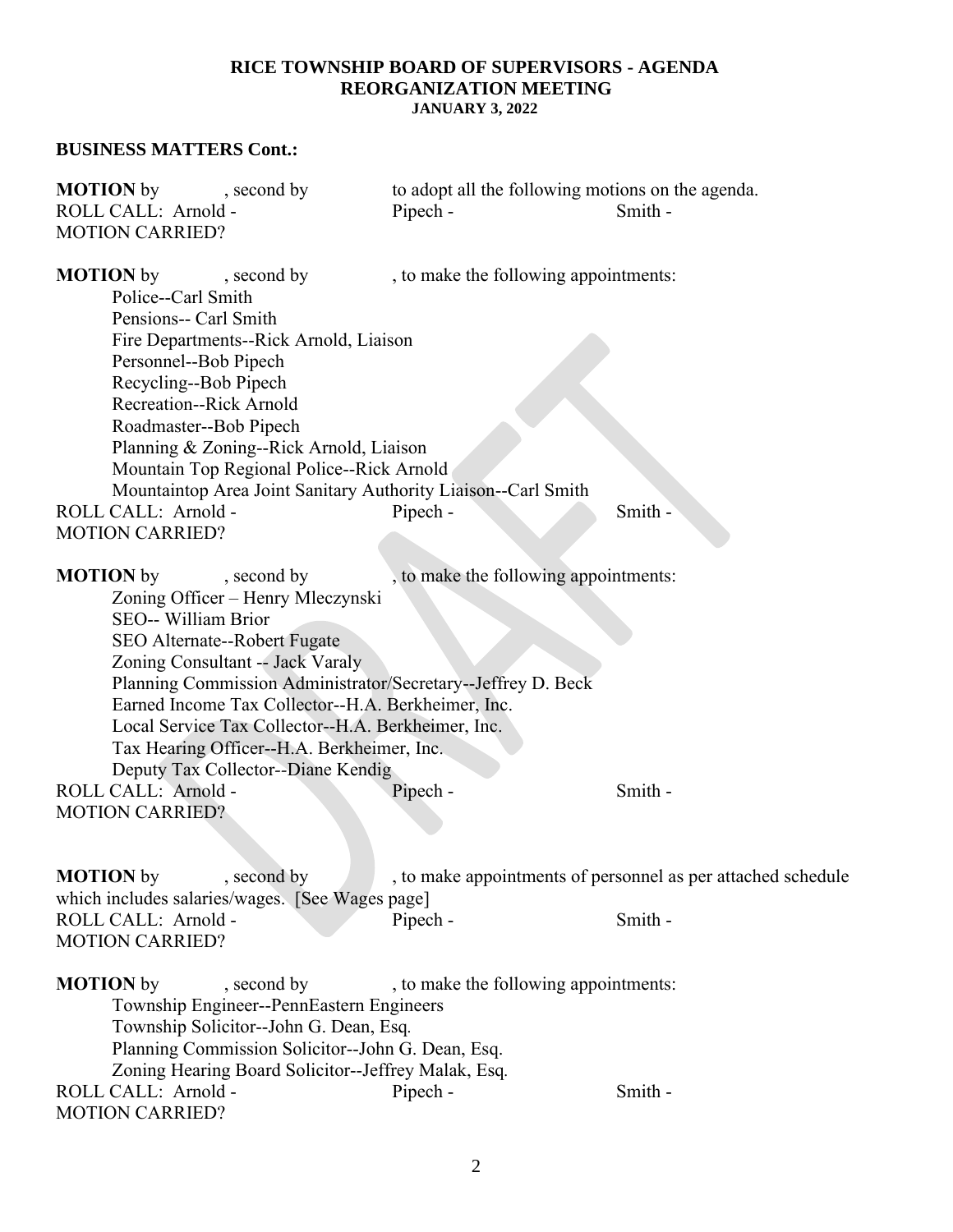# **BUSINESS MATTERS Cont.:**

**MOTION** by , second by , to make the following appointments: Planning Commission: Richard Arnold (4-year term); Zoning Hearing Board: John Moyer (3-year term); Zoning Hearing Board Alternate: John Hardiman (3 Year term) UCC Appeal Board: VACANCY (5-year term); since 2016 Vacancy Board: Albert Bierzynski (annual); UCC Appeal Board: (4-year term) Emergency Management Coordinator: Bryan Brown (annual); Flood Plain Administrator: Henry Mleczynski (annual); ROLL CALL: Arnold - Pipech - Smith -MOTION CARRIED? **MOTION** by , second by , to adopt Resolution 2022-2, appointing Pam Heard as the Primary TCC voting delegate. ROLL CALL: Arnold - Pipech - Smith -MOTION CARRIED? **MOTION** by , second by , to adopt Resolution 2022-3 appointing Jeffrey D. Beck as Chief Administrative Officer of the Pension Funds. ROLL CALL: Arnold - Pipech - Smith, -MOTION CARRIED? **MOTION** by , second by , to name Jeffrey D. Beck the Rice Township Open Records ("Agency Open Records ") Officer for the year of 2022. ROLL CALL: Arnold - Pipech - Smith -MOTION CARRIED? MOTION by , second by , to appoint Pat Davis as backup secretary/treasurer at \$25.00 per hour, if and when needed, for 2022. ROLL CALL: Arnold - Pipech - Smith -MOTION CARRIED? **MOTION** by , second by , that the IRS mileage rate of 58.5 cents per mile for 2022 be paid for Township matters to Township employees and officials. ROLL CALL: Arnold - The Pipech - Smith -

MOTION CARRIED?